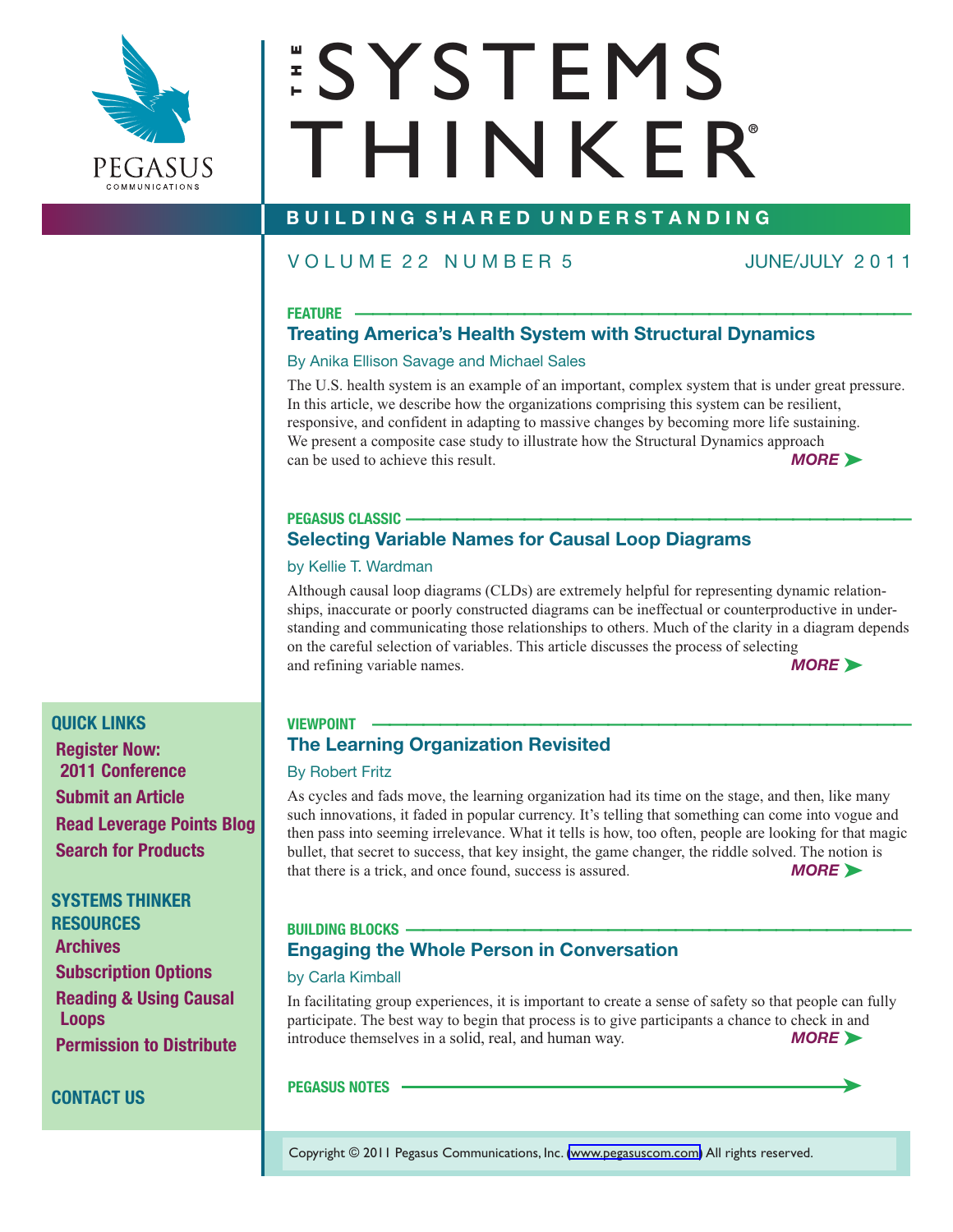<span id="page-1-0"></span>

F E A T U R E

### **TREATING AMERICA'S HEALTH SYSTEM WITH STRUCTURAL DYNAMICS**



#### **BY ANIKA ELLISON SAVAGE AND MICHAEL SALES**

Ours is an era of discontinuity. The tectonic plates of history are shifting, causing powerful and complicated stresses for nearly every human system—from the family unit to international governance. The U.S. health system is an example of an important, complex system that is under great pressure. In this article, we describe how the organizations comprising this system can be resilient, responsive, and confident in adapting to massive changes by becoming more life sustaining. We present a composite case study to illustrate how the Structural Dynamics approach can be used to achieve this result.

### **Life-Sustaining Organizations**

When talented employees passionately love an organization and hate the idea of leaving it, that organization is most likely life sustaining. Lifesustaining organizations demonstrate commitment to the well-being of their people, their social context, and the natural environment. They have a magnetic quality that attracts highly energetic people aspiring to do great work. These organizations care about the products they make and the people involved in the process of producing and using them. They sustain and improve the quality of their physical surroundings. While certainly imperfect, companies like Apple, Google, and Trader Joe's are exemplars of complex systems that are guided by life-sustaining principles.

Life-sustaining organizations know themselves to be living organisms that exist within interdependent social, economic, political, and natural contexts. They are responsive and ready to act. These organizations have a highly developed awareness of which

### **TEAM TIP**

**Make a plan for exploring the potential impact of emerging trends on your organization—and for designing robust strategies to act swiftly and decisively in response.**

forces in their environment deserve their full attention, enabling them to focus on what matters. By continually nurturing their people, their environment, and themselves, they are able to adapt in order to survive and thrive in the world that is emerging rather than remaining tied to an outdated paradigm.

Living systems are able to evolve without losing their identity. Their principles, values, and purpose endure even as their organizational form, processes, and products change over time, sometimes substantially. Life-sustaining organizations seek to sustain healthy functioning at every level and in all activities. These organizations have positive influences on people inside and outside the organization and on the natural environment.

Life-sustaining organizations intuitively engage in systems thinking. They nurture and actively strive to retain the talented people they need to adapt and flourish. In a reinforcing cycle, these people spread the word, attracting others like themselves. Living systems understand that their organizational environment, internally and externally, determines individual behavior to a significant degree. Rather than placing blame on individuals, they look beyond immediate causality to discover systemic drivers of issues.

These organizations exhibit design integrity by creating the environments, processes, and tools required to most effectively achieve desired results. People have no need to "work around" the system. Because the elements of these systems support one another seamlessly, little internal friction exists as they move toward goals. They are oriented toward achieving the results they have defined for themselves. The products and services that emerge from living systems look right, feel right, and perform well. In this way, they are able to achieve the financial returns they need to sustain themselves.

#### **Is the Health System Life Sustaining?**

Because the core mission of the health system is to promote well-being, prevent injury and disease, and care for the afflicted, we would expect the organizations that make up this sector to be life sustaining. How well the health system is functioning depends on where and how you look:

**•** Medical science is making impressive strides in preventing and curing disease. Huge investments are being made in research and development in the health arena.

• The use of advanced technology is significantly improving outcomes. Early testing can identify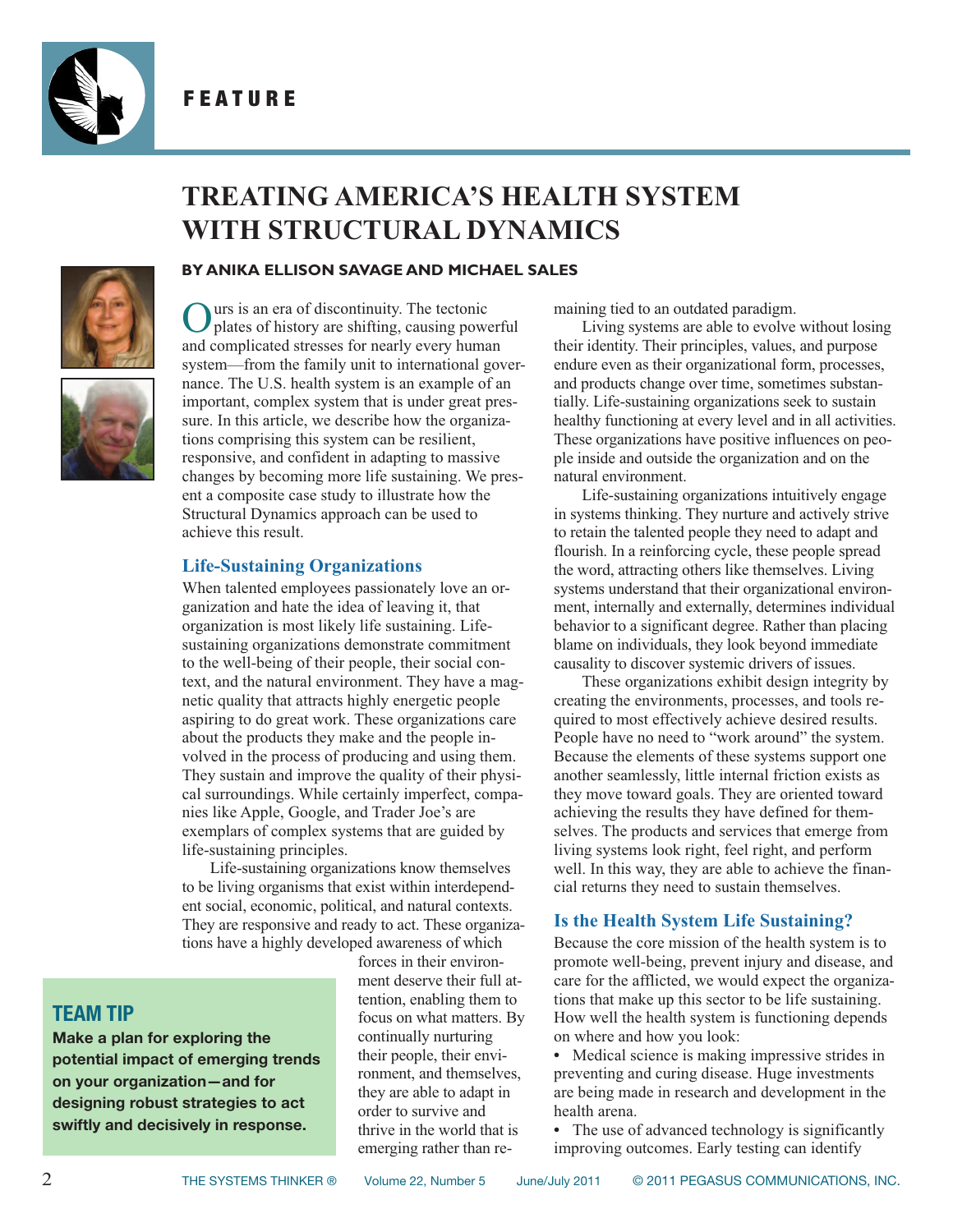

disease before it becomes acute. Super-computers help doctors match symptoms to rare illnesses. Remote monitoring allows timely and accurate intervention.

**•** Fitness is an established trend; yoga centers, gyms, and athletic clubs abound. Approaches like acupuncture, massage, chiropractic, and mind/body therapies are gaining wider acceptance.

On the other hand:

**•** The aging of the population is exacerbating the shortage of skilled medical professionals and healthcare providers. Fewer people are serving a greater demand for services.

**•** Complexity and inefficiencies make the health system prone to errors that affect patient safety.

**•** The personal connection between provider and recipient is strained as professionals are driven to spend less time per appointment, patients travel between specialists and facilities in the course of treatment, and records are often missing, incomplete, or inaccurate.

**•** Costs are soaring.

These are only a few examples that indicate ways in which the health system is unwell. The system is skewed toward addressing illness rather than maintaining health. This focus drives up costs while reducing the overall quality of life. To be lifesustaining, health organizations must continually and consciously make choices that preserve their positive aspects while simultaneously addressing their challenges.

### **Applying Structural Dynamics to a Health Organization**

Let's consider the case of OneLife Health Insurance (a composite case derived from a series of engagements in the health system). OneLife employs



The Structural Dynamics process has four stages: Exploring facts, Discovering options, Embodying action, and Sustaining results.

physicians to review claims with an eye to minimizing the amount it pays out. The company spends more on marketing and advertising than its competitors. Policyholders sense a disconnect between the image OneLife projects of itself as a caring company and the response they receive when they need coverage.

OneLife understands that its operations may be affected as the large population of Baby Boomers reaches retirement age. In order to engage people throughout the organization in strategic thinking, future analysis, and the integration of strategic direction into day-today operations, the OneLife executive committee decides to use Structural Dynamics to investigate the impact of the aging population on the company's business.

As shown in "Structural Dynamics," the process has four stages: Exploring facts, Discovering options, Embodying action, and Sustaining results. OneLife begins by convening a team of internal strategic thinkers from all parts and levels of the organization. Company leaders select these individuals for their diverse perspectives on the past, present, and future of the health sector, their willingness to consider views that differ from their own, and their ability to cogently describe their ideas. The team continually communicates with decision makers and colleagues throughout the Structural Dynamics initiative as they: 1. *Explore* a wide range of forces affecting the issue under consideration. The team builds a struc-

tural model that represents the dynamics surrounding the issue and identifies a set of divergent, equally plausible future scenarios.

2. *Discover* strategies that work in each of the future scenarios. They choose strategies that work well across the scenarios and/or those that support a particularly appealing scenario.

3. *Embody* the strategies in a way that supports the strategic direction of the whole organization. 4. *Sustain* results by identifying the signposts, indicators, and warnings to monitor and assess. This information feeds back into the process to refine the analysis and deepen the thinking.

The OneLife team formulates the issue they will investigate as: "What services will OneLife provide to the elderly population?" By considering this potent issue before it becomes a crisis, OneLife will be better prepared to make timely, informed choices than competitors that haven't anticipated the changes on the horizon.

### **Exploring Facts**

The OneLife team proceeds in the Exploring stage of Structural Dynamics by moving through four levels of increasing depth and complexity: events, patterns, structure, and mental models (see "Diving into Complexity" on p. 4).

At the **event** level, team members respond to the question: "What events, if they happened within the next 15 years, would have a significant impact on the services OneLife provides to the elderly population?" This question might generate hundreds of events. From these, the team identifies the events that are the most critical to the issue under consideration and the most uncertain, usually three to five. The team states these "critical uncertainties" as variables that can move in one direction or another. The OneLife team selects as one of its critical uncertainties: "The health and well-being of the elderly population." We will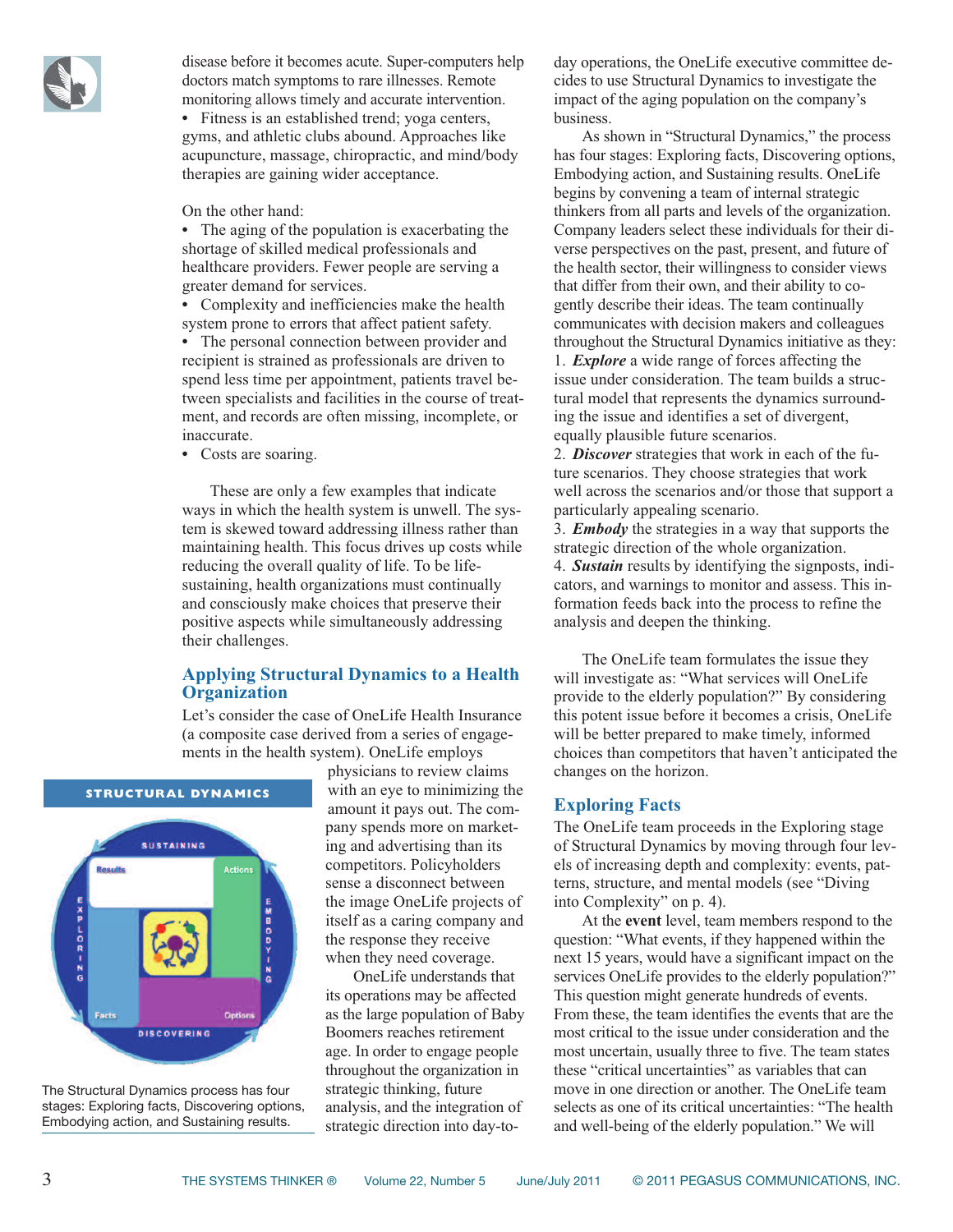

use this variable as an example in our description of the process.

Some of the uncertainty surrounding this variable includes:

- **•** Will the elderly be predominately fit and active?
- **•** Will they tend to be obese and prone to disease?
- **•** Will new discoveries make aging bodies infinitely renewable?

**•** Will financial need, social isolation, and health concerns combine to create a demographic that is depressed and despairing? (Click **[here](http://www.pegasuscom.com/download/Population_Demographics.pdf)** for "Population Demographics.")

These questions have no definitive answers. At the **pattern** level, the team considers how the critical uncertainties they identified have been trend-



Life expectancy has increased significantly over the last 60 years. Following the Baby Boomer spurt, the U.S. birth rate has been declining. As a result of these trends, the median age of the U.S. population has been increasing.

ing in the past, using the same 15-year timeframe. These trends cannot simply be projected into the future. The Structural Dynamics model the team constructs will identify forces that could very well shift the pattern in another direction.

Patterns are interconnected variables that repeat under particular circumstances. These chains of cause and effect are responsive to the conditions that exist. As Christopher Alexander said, "The shape of the wave is generated by the dynamics of the water, and it repeats itself wherever these dynamics occur." Buckminster Fuller stated it this way, "The wave is not the water. The water told you about the wave going by. But the wave has a patterned integrity of its own–absolutely weightless." The OneLife team identifies patterns of closely related variables (see "Pattern 1" and "Pattern 2" as examples).

At the level of **structure**, patterns link together to form a system. Closing the loop, we see that the health and well-being of the population affects life expectancy. Based on the choices of the elderly and their providers, the health and well-being of the population could stay the same, improve, or decline in the coming years.

A systemic structure has two distinct types of connections: the first based on mathematics and the second based on human choice. "Pattern 1" shows that the combination of increasing life expectancy and declining birth rate results is a rising median age of the population. There's no choice in-

volved; it's the simple math of the situation. In "Pattern 2," we see that human choices (how individuals and institutions balance preventive measures and remedial care) affect the overall health and well-being of the population.

At the level of **mental models**, the team probes the as-



As the population ages, health concerns increase. Historically, people over 65 visit doctors more than twice as often as those under 18. This is one of many factors contributing to exponential growth in healthcare costs. which have risen from 3 percent of GDP in 1950 to approaching 20 percent currently. Myriad choices are available to the aging to maintain (preventive measures) and improve (remedial services) their health. These individual and institutional choices greatly influence the health and well-being of the population.

sumptions people hold regarding the critical uncertainties. The diverse opinions represented on the



A systemic structure has two distinct types of connections: the first based on mathematics and the second based on human choice.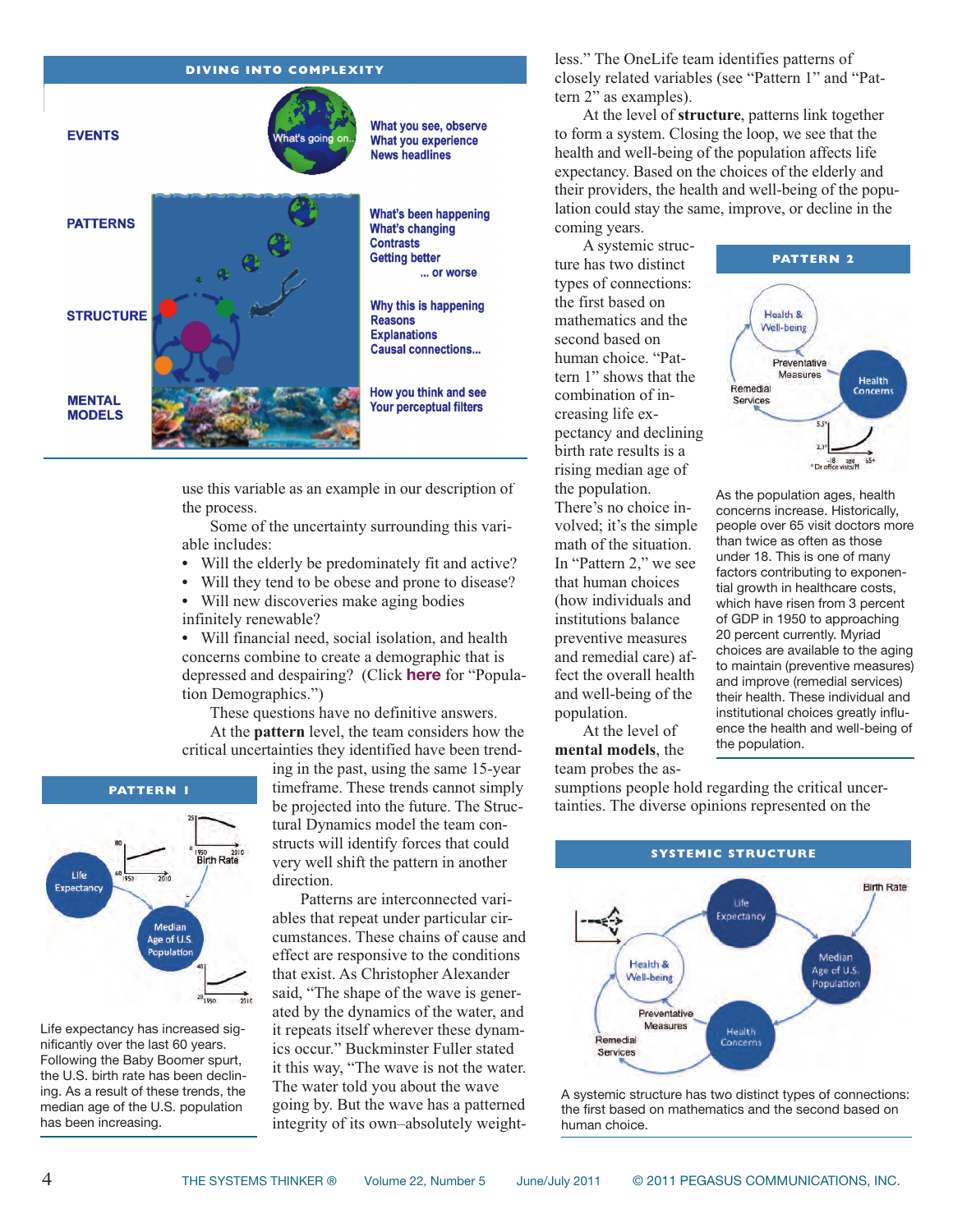

team help to insure that OneLife considers a wide range of views. The team looks at the implications of any critical uncertainty using two sets of structural dynamics:

1. **Abrupt vs. Gradual Dynamics** (i.e., will this critical uncertainty evolve slowly over a long period of time? *or...* will it change abruptly in a transformational torrent?) is based on mathematical relation-

ships. For example, a snowflake landing on a snowy overhang could add incrementally to the snow mass *or* that snowflake could be the tipping point, triggering an avalanche that abruptly and significantly changes the landscape. In many cases, we cannot know if or when an abrupt change will occur; however, we still form mental images of the impact of the snowflake that we use as a basis for subsequent actions and decisions. We may not be consciously aware of the many mental models that continually guide our thinking and actions.

For example, some OneLife team members hold a mental model that the health and well-being of the elderly will have a rapid and transformative impact on

the services OneLife provides ("It's going to hit us like a ton of bricks!"). Others believe the impact will be more gradual and evolutionary ("We'll muddle through.").

Regardless of team members' views of the rate of change, the physics of the situation will be what it will be. If OneLife is not aware of and testing its view of the impact that the health of the aging population will have on the services it provides, it will be blindsided by surprises for which it is unprepared. The team is charged with identifying and communicating the full range of possibilities. OneLife will then be able to position itself to deal with whatever happens.

2. **Conserve vs. Expand** is based on human choice. Faced with the possible occurrence of a critical yet highly uncertain event, we can choose a conservative stance. We can hunker down and attempt to preserve what we have or we can be expansive: treating the eventuality as an opportunity to make needed changes.

The figure below shows the possible human stances toward critical uncertainties, ranging from fear to hope. Both stances are natural, situationally



appropriate, and understandable. OneLife might see the impact of the health and well-being of its elderly policyholders with anxiety, e.g., too many elderly people needing too much care. If so, it may take a conservative stance to protect its resources and preserve its current methods of operation. On the other hand, OneLife can choose an expansive stance, repositioning its operations and services to meet the impending demand.

At this point in the initiative, OneLife begins to see that they have tended toward a stance of preserving and that they have the choice to be expansive offering services that would attract additional customers. In fact, they understand that their current methods are having an unintended effect, as customers are being drawn away to more responsive competitors.

Overlaying these two axes, we get four quadrants (see "Scenario Game Board"), each representing a unique future scenario. While we recognize that an infinite number of future possibilities exist, grouping them allows us to analyze starkly different futures. In discussions with Jim Dator at the University of Hawaii's Research Center for Futures Studies, we started thinking in terms of archetypal scenarios. An archetype represents something that many people respond to at a visceral level as if recognizing a basic truth, something they've always known or believed.



Each quadrant on the Scenario Game Board represents a unique future scenario.

The four scenarios that emerge from the intersection of these dynamics represent the images of the future held by people across cultures and over time that Dator and his associates identified. Building on their work, four archetypes emerge to describe distinct future scenarios:

**Status Quo:** The future emerges gradually from the present. This scenario occurs when critical

·System seeking equilibrium -Transformational **Revolutionary** Pervasive<br>Obvious Rapid ·Sulztle -Unfolding +Persistent **Evolutionary** -Incremental ·System in equilibrium

**Gradual** 

**Abrupt**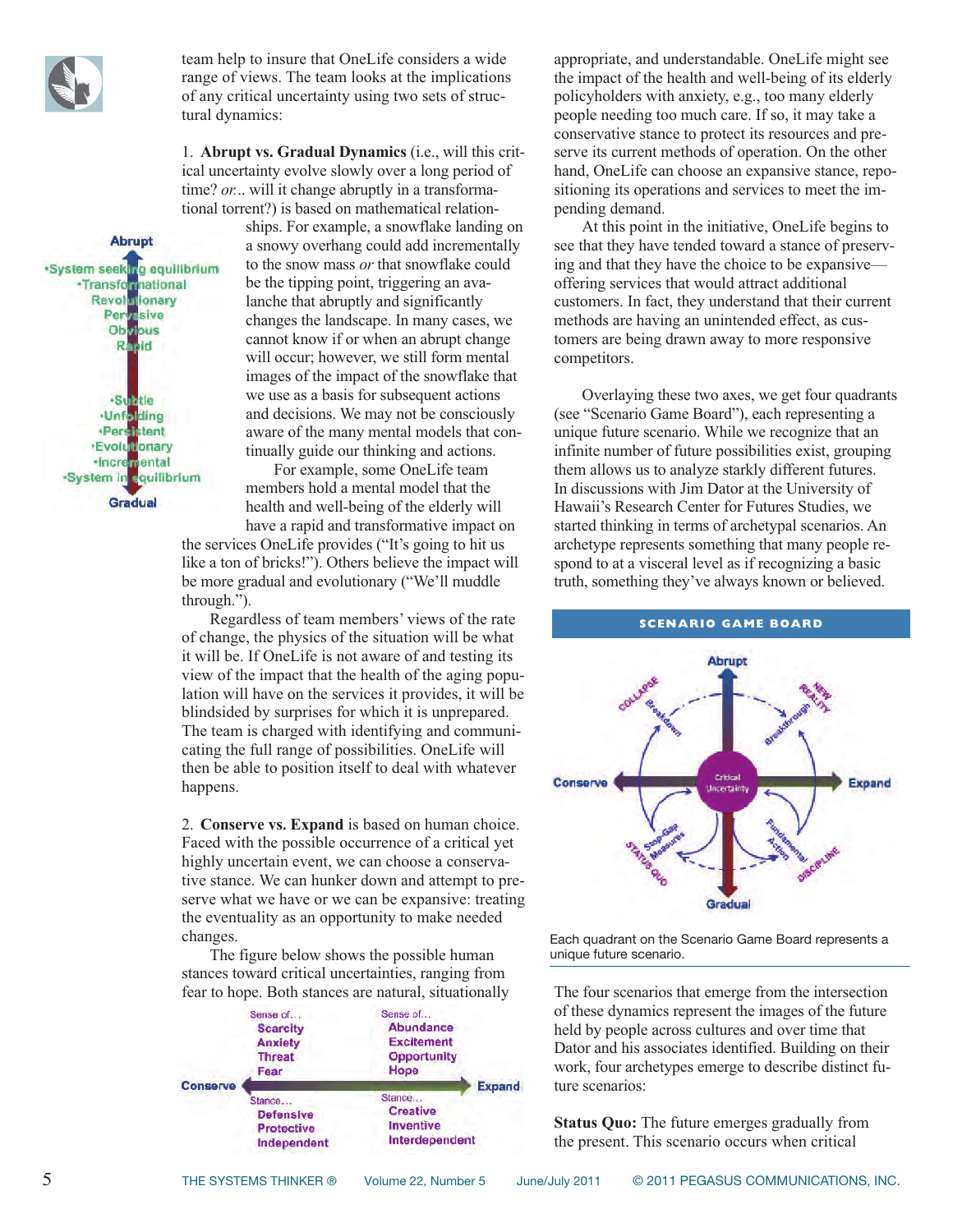

uncertainties unfold relatively slowly and steadily. Organizations and societies are able to take stop-gap measures to solve any problems that arise. The OneLife team sees this scenario world as one in which the health system remains basically the same. As issues arise (e.g., professional burnout, more costly treatments), steps are taken to fix the problem.

**Discipline:** This future is characterized by investment and invention. Critical uncertainties unfold gradually, and a lot of "can do" energy exists. A variety of technologies and methodologies emerge to meet the needs of the aging population.

**New Reality:** Huge breakthroughs result in a world radically different from the one we've known. In this scenario, one or more abrupt changes results in dramatic new conditions. OneLife envisions genetic medicine in this world, which might extend life expectancy to 100+ years.

**Collapse:** In this future, social, economic, and environmental systems break down. People react by doing the best they can for themselves, their families, and the organizations they depend upon. OneLife posits a global epidemic resulting in the death of many millions; the survivors are unable to maintain the complex health system that sustained them in the past. Life expectancy declines.

"Scenario Outlines" is an overview of how the OneLife scenarios begin to take shape based on the variable we have been using as an example.

### **Discovering Options, Embodying Action, Sustaining Results**

In this article, we have focused on the **Exploring** stage of Structural Dynamics. In the next stage, **Discovering**, to enrich and deepen their understanding of the forces in play and how they impact one another, the OneLife team integrates the Game Boards of all of the critically uncertain variables that they have been investigating. The team tries on life in possible future worlds. They use their insights to develop strategies within each scenario and test them. Some strategies will be robust, viable across all the scenarios. The applicability of other strategies may be contingent on the nature of the future that emerges.

In the **Embodying** stage, OneLife adopts a strategy that integrates the promotion of nutrition and exercise, particularly targeted toward people over fifty. It implements this strategy broadly, both within the organization as well as in its customer policies. Employees who smoke or are obese receive support in meeting specific targets. Working with nutritionists, the company's food service team dramatically improves the offerings in the cafeteria. To encourage employees to bike, carpool, use mass-

#### **SCENARIO OUTLINES**



**Collapse**—Seniors are caught in a downward spiral of poor mental and physical health, increasing medical costs, and shrinking social safety nets.

**Status Quo**—Seniors seek medical advice and intervention often for a number of ailments. Their prolific medications have side-effects that require additional meds.

**New Reality**—Replacement human "parts" are common, monitoring is ubiquitous, and health choices are inexpensive and non-invasive. Life expectancy increases dramatically.

**Discipline**—Seniors are living longer, healthier lives as they tend to eat organic food, exercise, and avoid smoking, obesity, and other known causes of health issues.

Image credits: *Collapse*—iStock File #: 3145606 by Eurobanks; *New Reality*—WikimediaFile: Cyborg from flickr.jpg; *Status Quo* —iStock File #: 3591896 Spaulin; *Discipline*—by permission of Gary Passler.

transit, or walk to work, OneLife facilities charge employees for parking cars. With the reduced number of cars onsite, the company turns paved areas into green space over time.

Physicians in OneLife's provider network are encouraged to move patients to healthy choices; they are compensated based on their success in meeting these goals. Subscribers who make healthy choices receive generous benefits, including free fitness classes. OneLife forms marketing partnerships with grocers who offer nutritional services that meet OneLife's criteria. The company makes preferential arrangements with drug stores that don't sell cigarettes. It forms alliances with senior centers that place a priority on physical exercise. OneLife also becomes a prominent sponsor of municipal, regional, and national recreational facilities and programs to promote exercise. As a result, OneLife repositions its brand and attracts the most active and fit seniors.

In the **Sustaining** stage, OneLife monitors the effectiveness of these initiatives by continuously observing signposts, indicators, and warnings that might indicate the need to add, modify, or drop initiatives. Employees at all levels, particularly those who interact with customers, participate in the company's ongoing monitoring activities. The organization's boundaries become more permeable,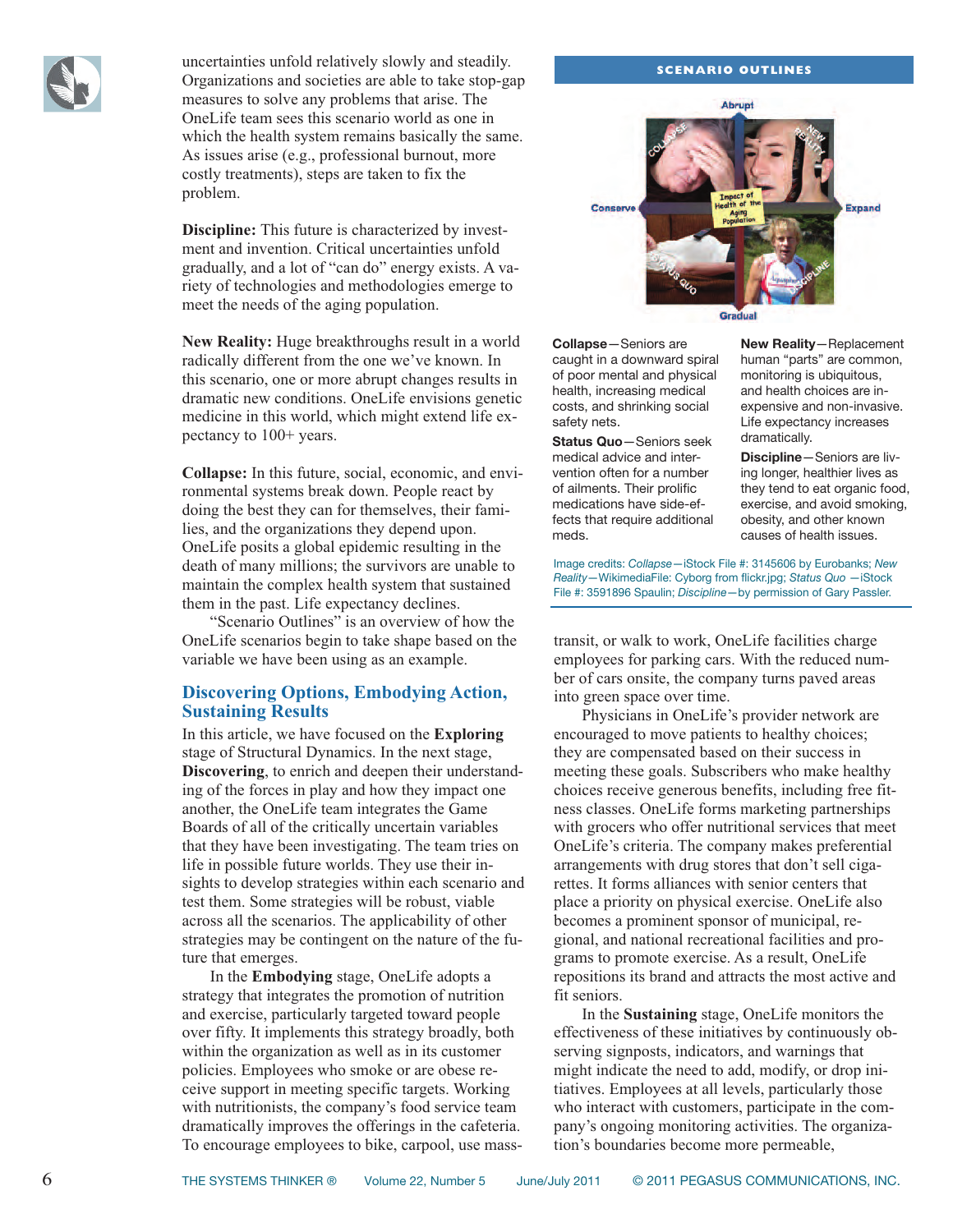<span id="page-6-0"></span>

extending into the customer base, the communities OneLife serves, and the natural environment.

### **A Robust Health System**

Looking at OneLife's learning process, we are reminded that the future is shaped by our collective human choices—at the personal, organizational, governmental, and global levels. The decisions we make influence the degree to which we have the resilience and fortitude to face whatever comes. To what degree will we be oriented toward embracing something new and potentially better? To what degree are we focused on conservation and preservation? Organizations that interrogate the future, probe its many possibilities, and arrive at strategies to pursue a preferred future have the confidence to act swiftly and decisively as threats and opportunities present themselves. Their sense of possibility affects who they are, their interactions with their people, and their orientation toward nature and society. Lifesustaining organizations have boundless horizons for learning, and that keeps them vibrant and relevant! A health system full of life-sustaining organizations vigorously supports the well-being of all. **•**

For a complete description of Structural Dynamics and a comprehensive case study, see Sales and Savage, *Life Sustaining Organizations: A Design Guide* (Art of the Future, 2011).

**Anika Ellison Savage** [\(anika@artofthefuture.com\)](mailto:anika@artofthefuture.com) is co-founder of Art of the Future, a strategic leadership consultancy and co-author of *Life-Sustaining Organizations: A Design Guide*, which applies Structural Dynamics to help organizations realize their potential as living systems. Anika is a recognized authority on scenario analysis.

**Michael Sales** ([michael@artofthefuture.com\)](mailto:michael@artofthefuture.com) is cofounder of Art of the Future and co-author of *Life-Sustaining Organizations: A Design Guide*. Michael holds an Ed.D. in Organization Behavior from Harvard and is a skilled consultant, executive coach, futurist and educator.



### PEGASUS CLASSICS

**LOOP DIAGRAMS**



### **BY KELLIET.WARDMAN**

*Although causal loop diagrams (CLDs) are extremely helpful for representing dynamic relationships, inaccurate or poorly constructed diagrams can be ineffectual or counterproductive in understanding and communicating those relationships to others. Much of the clarity in a diagram depends on the careful selection of variables. This article discusses the process of selecting and refining variable names.*

This article was originally published in *The Systems Thinker®* V5N6, August 1994.

Then first beginning to draw a causal loop diagram, don't spend a lot of time up front trying to select the "per-**Growing**

fect" variable name. Instead, focus on telling the *story* of the problem or issue. For example, suppose you believe that cutbacks in payroll and



**SELECTING VARIABLE NAMES FOR CAUSAL**

employee training caused by growing financial pressures will hurt sales over the long run. In a good first diagram of this scenario, you should be able to tell the story simply by reading the variables as you go around the loop.

Next, do a quick "clean-up" of the variables by getting rid of ""positive" or "negative" qualifiers (e.g. "good," "bad," etc.) and stripping away action words (verbs).



**TIP:** *If you* must *choose a variable that is either positive or negative, it is preferable to select the positive sense—for example, it is better to use "growth" rather than "decline" because it is clearer what increasing or decreasing growth would look like.*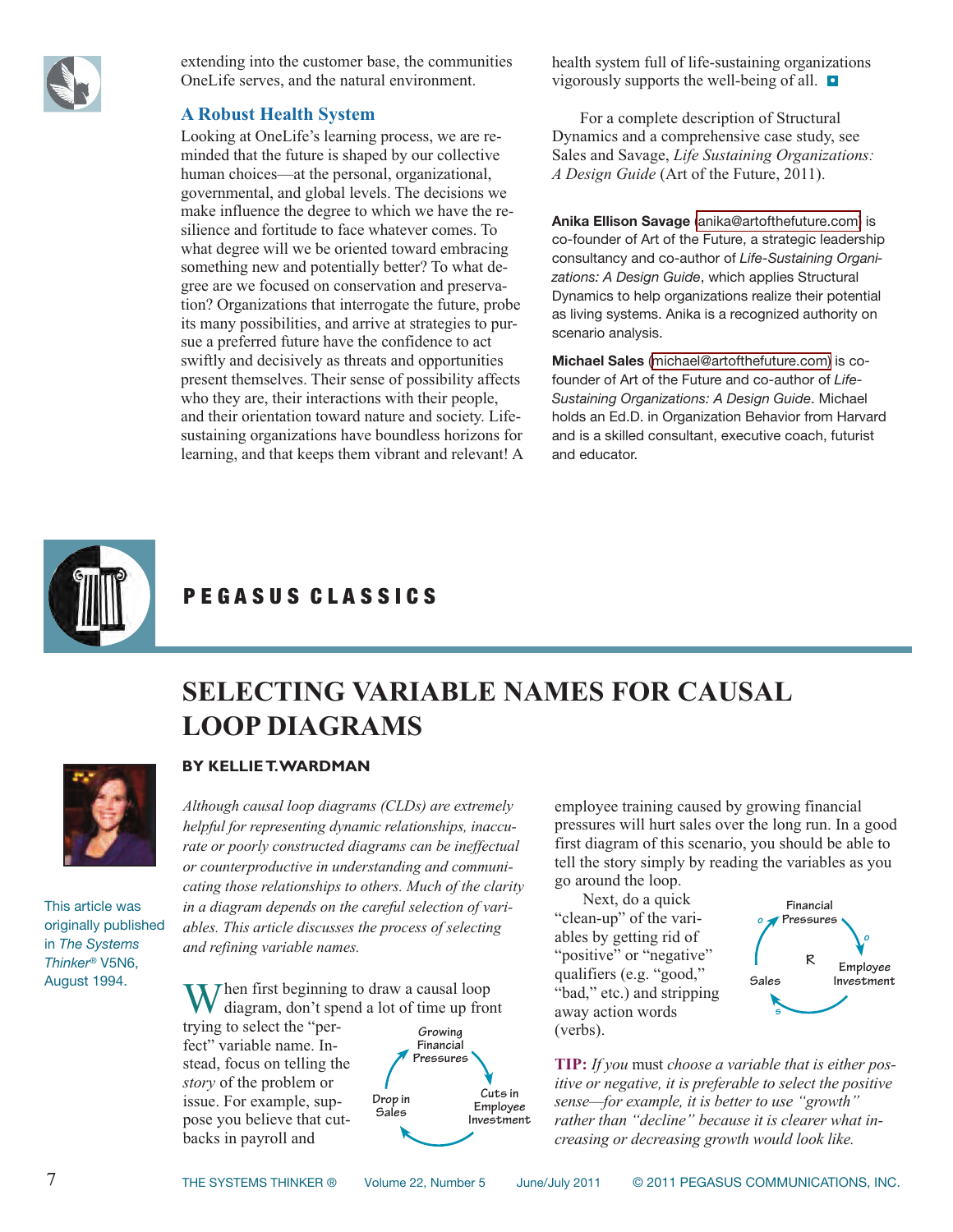<span id="page-7-0"></span>

**s**

**Sales**

**o**

**R**

**Training s**

**o**

**Financial Pressures**

### **Placeholder Terms: Peeling the Onion**

In the beginning stages of loop-building, it is often easiest to lump multiple concepts together in a single "placeholder" term while you sketch out the rest of the story. For example, "Employee Investment" represents a broad category of investments, in-

cluding salary, training, and morale-boosting activities.

At this point, therefore, you may want to ask, "Of the terms that I lumped together, are there key issues that should be pulled out separately?" You may feel that a decrease in your training budget, for example, has a significant effect on your company's service and sales—so you may decide "Training" should be included as a separate variable. The process of going over the loop again and again to clarify the variables is similar to peeling an onion, revealing deeper layers of issues. How deep you go depends on the specific issue and on what level of understanding you want to gain. **Employee Investment**

#### **Iterative Process**

After you have worked with the diagram for a while, you can begin to fine-tune the variable names to clarify the picture. For example, you may ask yourself if there is a clearer way to describe the variable

"Employee Investment." Suppose employee investment in your company depends upon the size of the human resources budget—it would therefore be clearer if the term "Employee Investment" were changed to "HR Budget."

Expect that your loops will go through many drafts as you continually clarify the story. There are some additional guidelines that may help you select appropriate variable

names: • **Use nouns.** Avoid verbs, action phrases, or terms that suggest a direction of change, since the "action" in a CLD is conveyed in the arrows. For example, "Decreasing Sales" will cause confusion when you read through the diagram and ask what happens when "Decreasing Sales" increases or decreases. "Sales" is a better choice.

• **Variables should be quantities that can vary over time**—things that can rise or fall, grow or decline. "Sales Staff Turnover," for example, is preferable to "Sales Staff Perceptions" (perceptions can change, but they usually do not increase or decrease).

• **Is time used in any of the variables?** Time itself should generally not be included as a causal agent. When something changes over time, it generally does not change *because* of the passage of time.

• **In drawing CLDs, it is often useful to make a distinction between actual and perceived states.** You may find that integrating "actual" or "perceived" into your variable names will help you to clarify your diagrams.

It takes many iterations to create a good diagram, especially if it contains several reinforcing and balancing loops. It is often helpful to show your loops to others to gain different perspectives and enrich your understanding of the dynamics. Another person can help clarify a diagram by pointing out links that are confusing, or ones that may have been missed. Remember, you are not mapping "truth," but your explicit understanding of how a system operates. **•**

**Kellie Wardman** is vice president of the Greater Manchester Family YMCA. She also serves as adjunct faculty in creative writing at Southern New Hampshire University. Kellie was publications director of Pegasus Communications. She holds an MFA in creative writing from Emerson College. Go to her blog at [http://kelliewardman.com.](http://kelliewardman.com)



### V I E W P O I N T

### **THE LEARNING ORGANIZATION REVISITED**



### **BY ROBERT FRITZ**

s cycles and fads move, the learning organiza- $\blacksquare$  tion had its time on the stage, and then, like many such innovations, it faded in popular currency. It's telling that something can come into vogue and then pass into seeming irrelevance. What it tells is how, too often, people are looking for that magic

bullet, that secret to success, that key insight, the game changer, the riddle solved. The notion is that there is a trick, and once found, success is assured.

We can see this in how the quality movement went from something ignored, to something embraced, to something worshiped, to something old

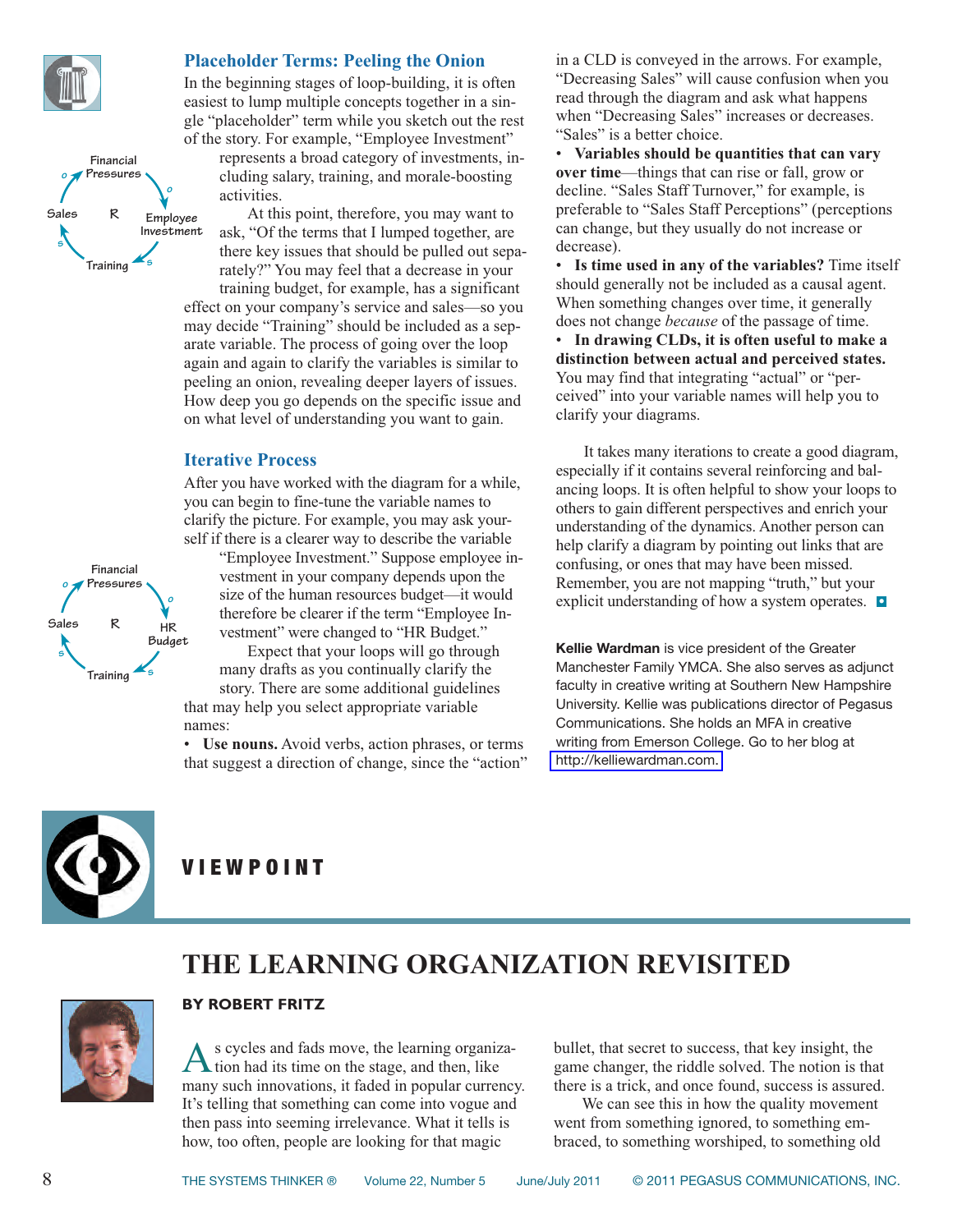

fashioned in light of new fads, to something ignored again. And yet the principle of building quality into a manufacturing line rather than relying on quality assurance after the fact is hardly arguable as a sensible process for manufacturing just about anything.

But the pattern is the same with these things. Take something that might be very good, try to make it popular by turning it into mindless forms that totally miss the point, see how the watereddown version fails to work as promised, and then abandon it. With quality, the downward trend began when it was turned into bureaucracies such as ISO 9000 and, in America, the Baldrige Award. Dr. Deming's innovation had to do with those close to the situation using their creativity and experience to generate often radical changes in the systems in which they were working. The key was *mindfulness.* Yet, when it became popular, the trend was to render it mindless with forms that ignored the basic principles that would have made it work.

This is just one of many examples of the pattern. I know there are those who would argue with me about my view of the history of the Quality Movement. But please notice that in the 1980s at the height of its popularity, many companies had senior vice presidents of Quality. Hard to find a company that still has this position in its reporting matrix.

Is quality still a good thing? Yes, of course. But the real thing is seldom practiced as it was first intended and executed. That's why it doesn't have the same track record that it once had.

So, all I am saying is that too often good things come into vogue, but because they are misunderstood or dumbed down or made to seem more complex than they are, the real value is lost. And that can be sad.

Organizational learning, as a topic of fad, was one such victim of the pattern. At its height, people loved the idea because it made a lot of sense. But then something happened as it often does with anything that's in vogue. Rather than understand and master the principles, people tried to adapt the notion to their own various methodologies they were selling. If you were a consulting company that offered the XY and Z process (just using a fictitious example), then XY and Z was what the company needed to learn. To be a "learning organization," you had to do XY and Z, at least that's what the company's marketing materials proclaimed with great authority that made it seem like a fact of science.

The definition of the learning organization be-

### **TEAM TIP**

**Review your organization's policies and practices to ensure they support the spread and institutionalization of learning.** came a little foggy over time. Some people generalized the idea to mean that any learning that was going on within the organization,

even if it had to do with subjects not connected to anything the company did, was an example of a learning organization. So companies began to put their people through classes in ballroom dancing and horseback riding, hoping that the learning would somehow rub off on their professional orientation.

Naturally, with an idea as easily claimed by so many diverse and assorted vested interests to bolster their marketing, the learning organization as a principle lost its way. Not its fault really—just what happens in the pattern.

The reality of organizational learning is still one of the most powerful and important principles any organization can have. Let me make a few distinctions so we're on the same page about what we are talking about.

#### **What Is Organizational Learning?**

What exactly is organizational learning? There are two words in the phrase: *organization* and *learning*. Who and what is actually doing the learning? There may be a lot of learning going on in a company that may not be organizational learning. One tech support team, for example, was made up of engineers who loved to learn. So much so that they would never ask for help when they were trying to sort out a customer problem, even if it had been figured out many times before. They loved the technical challenge. Lots of personal learning, but not organizational.

The organization is an entity in and of itself. The entity is so strong that when new people join, they begin to behave in ways that are consistent with the structure, norms, culture, and general understanding that the entity has in place. These factors are so powerful that they are hard to go against. Somehow, even as people go and new ones come into the organization, traditions prevail. Ten years later, a very different cast of characters may be acting exactly the way their predecessors did. So, we need to understand that the organization is not an abstraction of a collective noun, but something that somehow is able to exist independently of the actual individuals who might be involved at any given moment. That means that the organization itself is capable of learning. Of course, this can only happen through individuals learning. But it is so much more than individuals learning within the context of an organization.

To begin with, someone or some group within the organization learns something, how to develop better processes, how to drive technology forward, how to bring a product to a new market, how to build greater management skills and teamwork. So far, this is not on the level of organizational learning even though it is a nice thing.

What happens next is that these people do two important things with their learning: they spread the learning, and they institutionalize the learning. The first move is easier than the second. The new group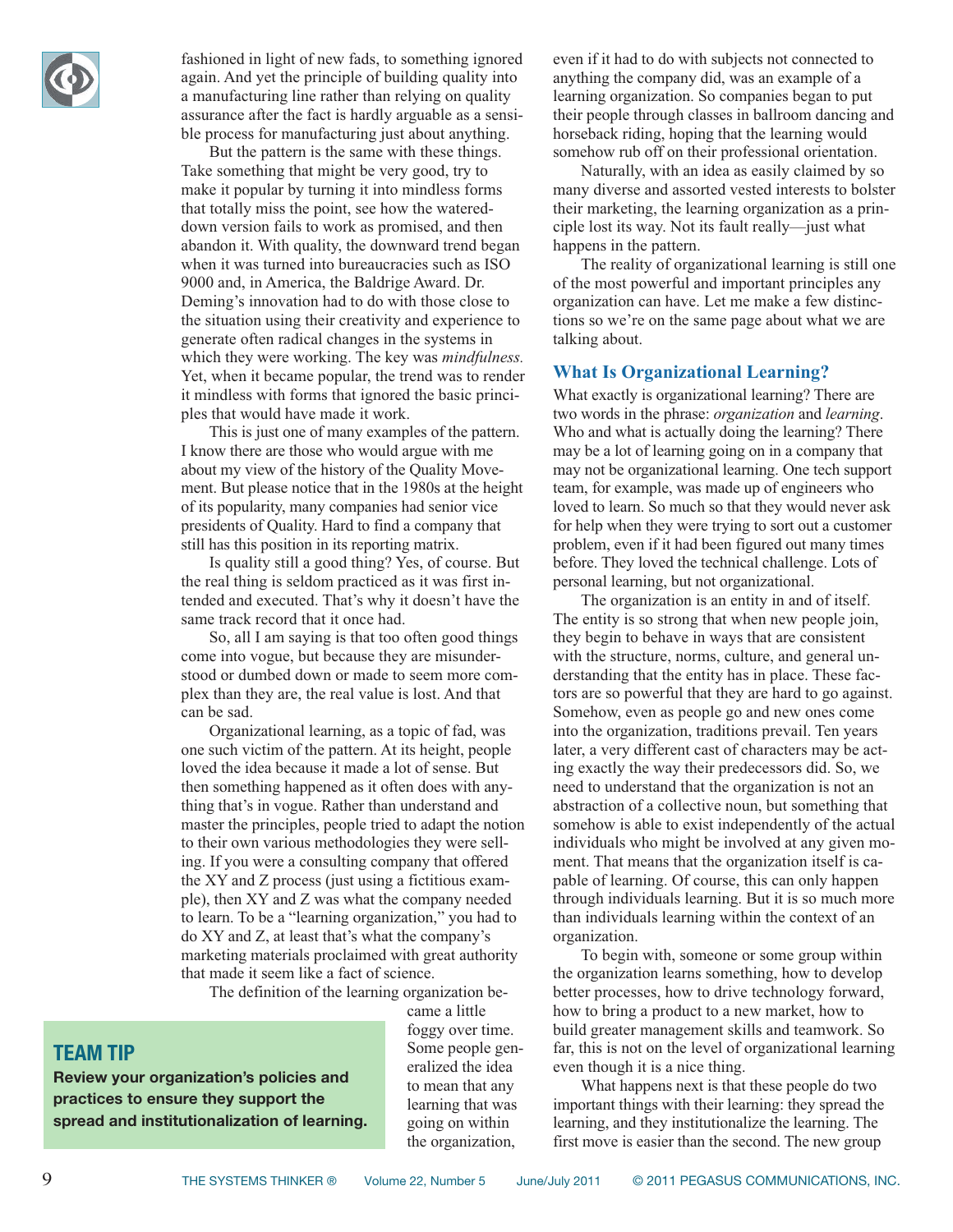

that learns broadens the number of individuals within the organization who now know the new understanding or process. If all of them left that day (maybe to start their own company), the organization would not retain the learning. It is when the new learning is built into the fabric of the company that it becomes organizational. Now it spreads in a number of ways. People use the new learning directly. Management encourages and rewards the use of the learning. Those things that contradict the learning are rejected and replaced. Policies are designed to support the use of the learning. People are trained. People are coached as they apply the new learning.

Once learned, the organization has it, no matter who comes and goes. Over time, that becomes a true competitive advantage because the scope and execution of the learning is hard to duplicate, hard to imitate, and hard to catch up to, especially if organizational learning is ongoing.

What is the alternative to organizational learning? The famous Peter Principle, which states that everyone will eventually be promoted to his or her level of incompetence. The notion is that you keep getting promoted because of the good work you do, but then, finally, you get into a position that is beyond your talents and abilities, so there you will stay, no longer promoted and unable to perform well. The Peter Principle is predicated on the idea that people are unable to learn.

Now, that's about people. There is a Peter Principle for organizations too, as they reach points that are beyond their level of competence. That is when they begin to lose market share and customer loyalty. Those organizations that are learning the ways of the new world are outperforming the ones that can't learn.

### **Management and Learning**

Too often, managers fail to see the wisdom of learning. Too often, they are overly busy, up against capacity limitations, up against aggressive deadlines, short of people, with those in higher management positions breathing down their necks. To ask a manager who is having that kind of experience to invest in learning processes seems like heresy and insanity. But things aren't going to get better for such a manager. Learning is the most cost-effective way to add capacity because you can take the very same people, and because new learning has been added, they become more effective. And while there may always be a drum solo of activities going on, by not rethinking, learning, developing new approaches, etc., things will only get worse.

Of course, to understand the power of the learning organization, one must think in longer terms than the quarterly report. But if learning has gone on for a year or more, here before you know it, the organization begins to perform better than it ever

has. It is capable of growth in volume, products, markets, and profits. It begins to have an economy of means rather than a strained resource base where everyone feels he or she just can't keep up.

#### *Organizational learning is unlikely to succeed without:*

- Senior management support and senior management learning
- The orientation of a learning culture
- The discipline of putting learning into practice and then adjusting as needed
- Systems in place to spread the learning

• Trainings that are relevant to the learning as needed

#### **Vicarious Learning**

One last thing a learning organization must have is the ability to learn vicariously. Experiential learning is good. But it is limited. We can expand our understanding more easily if we can learn vicariously though the experiences of others. That's why we have books and libraries. That's why the Internet has been so useful in spreading the "how tos" of everything from cooking to using software to knowing how to regulate your car to growing roses well.

Within the organization, vicarious learning makes it possible for a group who had experienced a learning process to spread that learning to the rest of the organization.

#### **Therefore…**

So, here's the point. Organizational learning has had a lot of misconceptions surrounding it. But still, the real thing, actual ORGANIZATIONAL learning is one of the few ways a company can truly succeed, especially as the world becomes more complex. If your company isn't a learning organization, you can bet other companies in your industry will be, and they will outthink and outperform you by virtue of "outlearning" you. Organizational learning gives a company a chance to build in long-term sustainability and competitiveness without major investments. And in fact, without the learning component, other types of investments won't provide what they might have. It's time to rethink the proposition of organizational learning as a critical strategic dimension. **•**

*©2011 Robert Fritz, (all rights reserved)*

**Robert Fritz**, a composer, filmmaker, and organizational consultant, is founder of Technologies For Creating® and author of the international bestseller *The Path of Least Resistance.* **[Click here](http://www.robertfritz.com)** for more information about Robert and his work.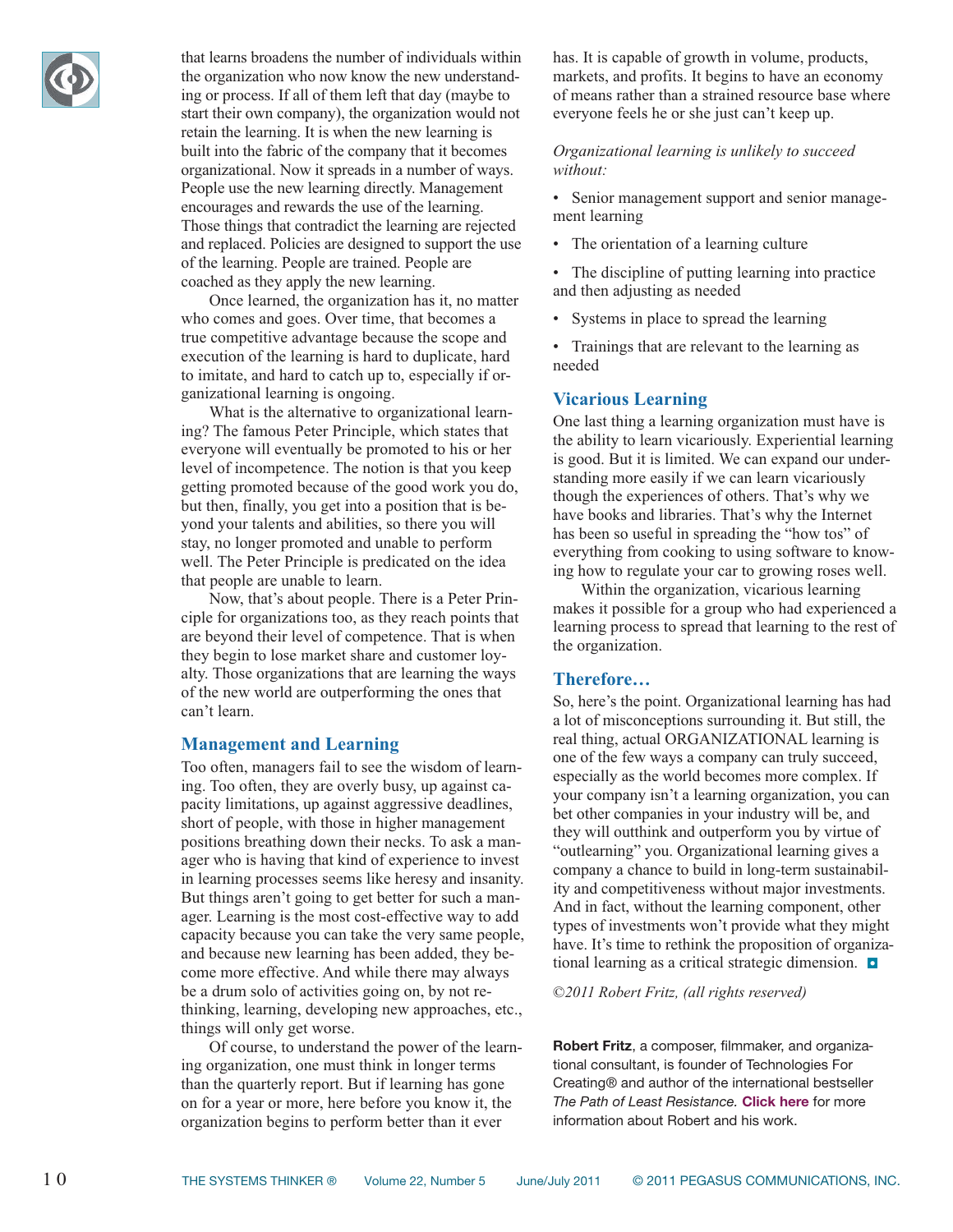<span id="page-10-0"></span>

### **ENGAGING THE WHOLE PERSON IN CONVERSATION**



#### **BY CARLA KIMBALL**

I've been facilitating group experiences for almost 25 years. One of the first things I learned was the 've been facilitating group experiences for almost importance of creating a sense of safety so that people can fully participate in the work they have gathered to do together. The best way to begin that process is to give participants a chance to check in and introduce themselves.

Early on, I found that the standard introductory, "Tell us your name, what you do, and why you are here," was never very satisfying. People usually responded by giving their "elevator speeches"—what they had been coached to say at networking events. These often came across as a rote recitation of a canned response with no life or authenticity.

I wanted to hear more. I wanted to have a glimpse of the person behind the introduction. I wanted something solid and real and human. So began my quest for a way to bring the whole person into the room. There are lots of ice-breaker exercises out there that are designed to do that. But quite honestly, many of them felt contrived and most were not appropriate for the kinds of groups I was running.

As a visual person, I was drawn to images that could be used to engage both the right and left brains. I found that when I combined a selection of images with a targeted question, participants would begin to share so much more of themselves than if I simply asked, "Tell us something about yourself." Instead, I would say, "Find a photo that captures or represents..."

- **•** Who you are in this moment
- **•** How you currently feel about *[the issue at hand]*
- **•** What you hope we accomplish by the end of our time together
- **•** The essence of *[the issue at hand]*

**•** A quality you'd like to bring to this meeting For a long time, the problem was that I needed a large number of a wide variety of images so that people had plenty to choose from. I tried collecting pictures from magazines (too commercial and not durable enough to withstand continuous use), postcards (it took too long to gather the variety I was looking for), and specialty cards like Tarot decks and other decks with images on them (the images were never quite right for my purposes).

I had been taking photographs for years, but not the kind you put in a photo album for the family or send to friends documenting an event. My photos were always quirky ... an interesting door, a part of a curb, an unusual perspective.

At the same time, I became increasingly interested in conversational methodologies like th[e Art](http://www.artofhosting.org/home/)

[of Hosting](http://www.artofhosting.org/home/) and th[e Flow](http://www.interchange.dk/practices/flowgame/) [Game,](http://www.interchange.dk/practices/flowgame/) where I discovered the power of a really good question. I wanted to become more skilled at designing the kinds of questions that would evoke interesting conversations.

In January of 2009, I combined my love of photography with my desire to practice asking questions into a [daily](http://www.revealedpresence.com/) [photo blog.](http://www.revealedpresence.com/) Since that time I have posted a



photo and a question as a daily practice. After more than two years of daily postings, I have accumulated a large number of photos and questions that, in fact, work quite well for group introductions, check-ins, and deepening conversations. They can also be used for personal reflection and sparks for creative activities.

The point is that images, especially when combined with provocative questions, can provide an excellent jumping off point for conversations that break the ice and allow participants to bring more of themselves to the issue at hand. **•**

**Carla Kimball**, MA, MBA, is president and founder of [RiverWays Enterprises.](http://www.riverways.com) She works as a public speaking presence coach and facilitates large-scale community-wide problem solving through a process called the "Art of Hosting Conversations that Matter." Go to her [blog](http://www.revealedpresence.com/) to receive a regular email with the day's photo and question. Also, Carla has created [Revealed](http://www.pegasuscom.com/BookDetail.asp?BookQuery_Action=Find() [Presence Story Cards](http://www.pegasuscom.com/BookDetail.asp?BookQuery_Action=Find() decks.